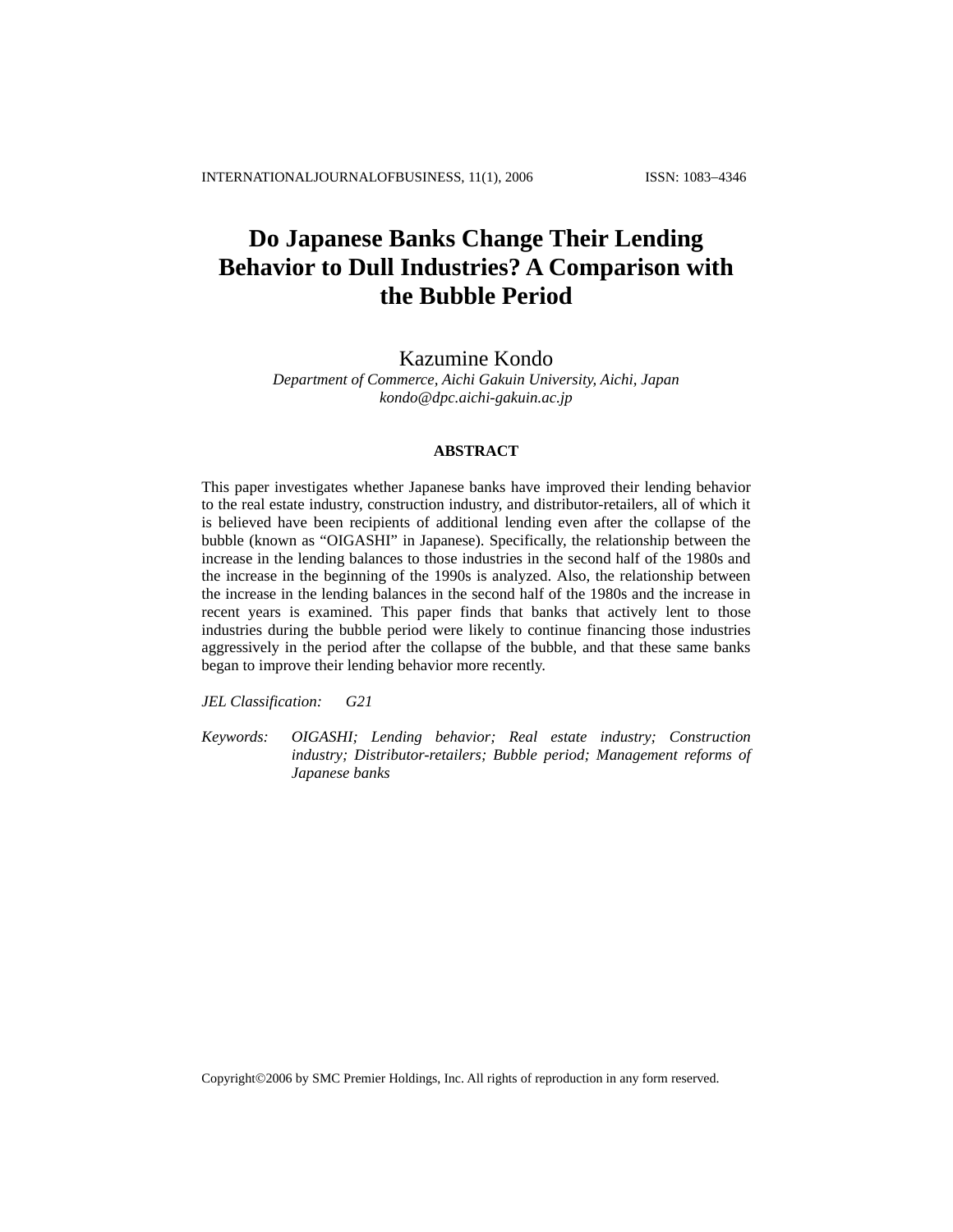## **I. INTRODUCTION**

Japanese banks must undergo drastic reforms in their management in order to solve several problems that were produced in the bubble period. Specifically, they have to dispose of bad loans and downsize in earnest. We would like to approach the question of whether they are actively working to resolve those problems.

First, many banks have restructured by cutting back on salaries, bonuses, and the number of executives and tellers (though whether the proper level of cuts has been made remains unknown). With regard to the restructuring of capital equipment, it has been demonstrated in previous studies that banks have reduced their branches in order to correct decisions they made during the bubble period (e.g., Yamori and Kondo (2002)).

Regarding the disposal of bad loans, four mega banks have attained their objective of decreasing the amount of bad loans by over half of the existing bad loans 1 . While the disposal of bad loans has reached these target levels due to the government initiatives in recent years, most banks hesitated to dispose of bad loans until a few years ago. Making additional loans to a particular industry or a company even though a previous loan is impossible to collect or highly unlikely to be collected is called "OIGASHI" in Japanese. It is widely believed that many banks postponed the disposal of bad loans by means of OIGASHI. In particular, previous studies have shown that it is widely believed that after the bubble period ended, many banks made additional loans to the real estate industry and construction industry, which were star industries in the bubble period but have slumped since the collapse of the bubble (e.g., Sasaki (2000), Sakuragawa (2002), Sugihara and Fueda  $(2002)^2$ .

The purpose of this paper is to clarify whether Japanese banks' lending behavior to the real estate industry, construction industry and distributor-retailers, which was believed to feature "OIGASHI" after the collapse of the bubble, has improved in recent years. In addition, this analysis will provide evidence on whether Japanese banks have reformed their management aggressively.

The remainder of this paper is organized as follows. In section II, the data and methodologies employed in this paper are explained. In section III, the empirical results are shown and the relationship between the lending behavior in the bubble period and that in recent years is considered. The final section provides a summary and conclusions.

#### **II. Methodology and Data**

#### **A. Methodology**

Kang and Stultz (2000), in a study of the Japanese stock market crash, proposed that if stock prices increased too much in the second half of the 1980s and the crash was a correction, then there should be a negative relationship between a firm's stock price increase in the second half of the 1980s and that in the 1990s. Yamori and Kondo (2002) applied this idea to the study of the branching behavior of Japanese banks. They analyzed the relationship between the increases in the number of bank branches in the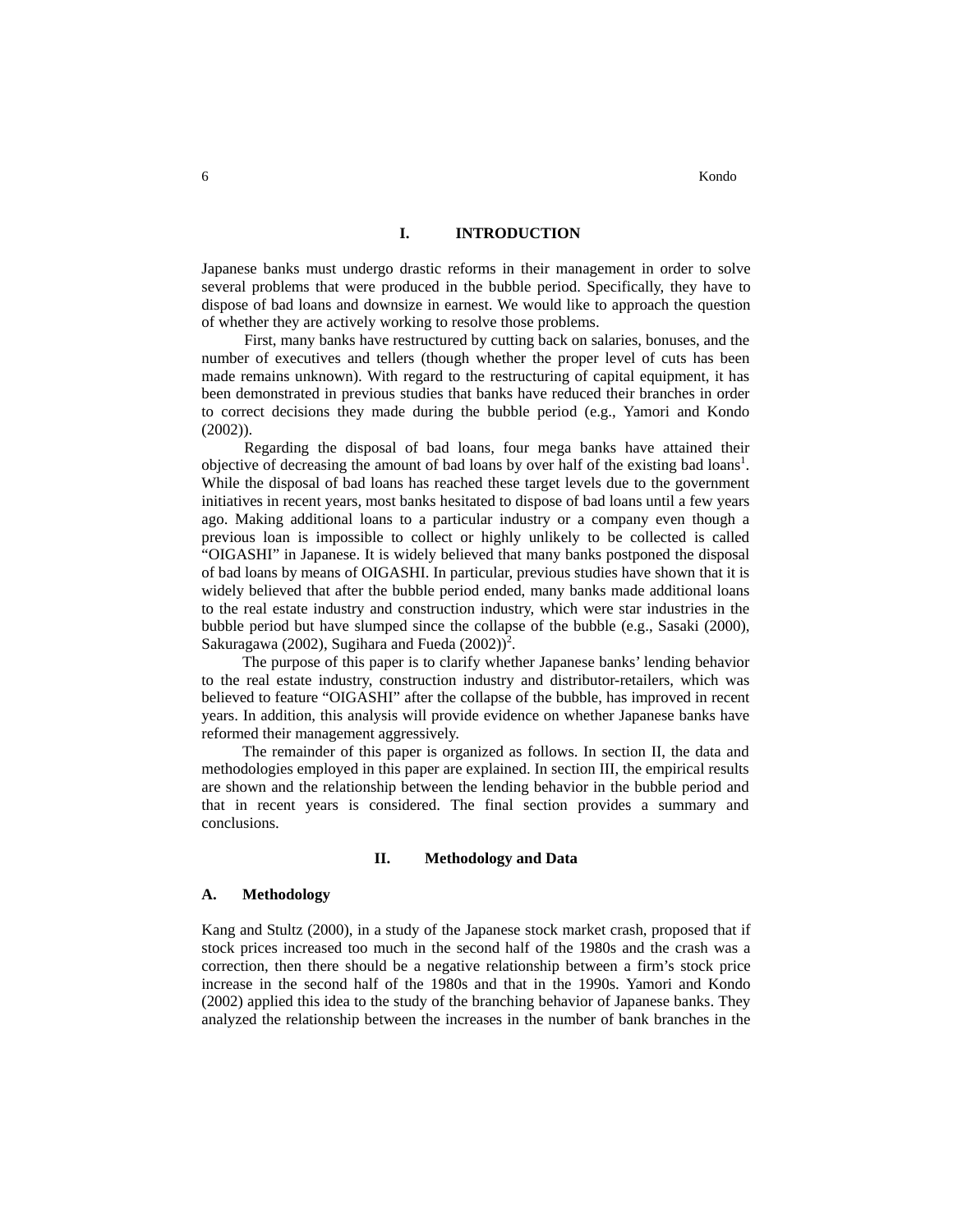second half of the 1980s (in the bubble period) and those at the beginning of the 1990s (right after the collapse of the bubble). The relationship between the increases in the number of bank branches in the second half of the 1980s and those in the second half of the 1990s (recent years) was also examined. As a result, they found a positive relationship between the former pair of increases and a negative relationship between the latter pair.

In this paper, we use the model of Yamori and Kondo (2002) to examine whether Japanese banks have improved their practice of lending to the dull industries that are said to have received additional lending after the collapse of the bubble (a practice called "OIGASHI" in Japanese). More specifically, the following (1), (2) and (3) were estimated for the real estate industry, construction industry and distributor-retailers that slumped after the bubble period.

$$
Dif0295_i = c_0 + c_1 Dif9085_i \tag{1}
$$

$$
Dif 9590i = c0 + c1 Dif 9085i
$$
 (2)

$$
Dif 0295_i = c_0 + c_1 Dif 9590_i \tag{3}
$$

Dif9085 refers to the difference between bank  $i$  's lending balances at the end of March 1990 and those at the end of March 1985. This variable shows bank *i* 's increase in lending in the bubble period. Dif9590<sub>i</sub> and Dif0295<sub>i</sub> are calculated in the same way 3 . The former shows bank *i* 's increase in lending in the period just after the collapse of the bubble and the latter shows the increase in lending in recent years.

#### **B. Data**

## 1. Sources of Data

The sample banks in this paper satisfy the following two conditions. (1) The data on the lending balances of the industries being studied here at the end of March 1985 can be obtained in the reports on marketable securities (called "Yukasyoken Hokokusyo Soran" in Japanese). (2) The data on the lending balances of the industries being studied here at the end of March 2002 can be obtained. Because of the reorganizations that were begun around the second half of the 1990s, many large banks (and some regional banks (first-tier regional banks and second-tier regional banks)) used different organizational systems in March 1985 than in March 2002. Therefore, many of the sample banks in this paper are regional banks.

The sources of data are as follows. The data on the lending balances of each bank are generally quoted from the reports on marketable securities. However, the data that could not be obtained from the reports on marketable securities for 1985, 1990 and 1995 were obtained from the reports on companies (called "Kaisya Soran" in Japanese) because the reports on companies showed the same kinds of data until 1999. In addition, the data that could not be obtained from the reports on marketable securities for 2002 was obtained from the annual reports that each bank published.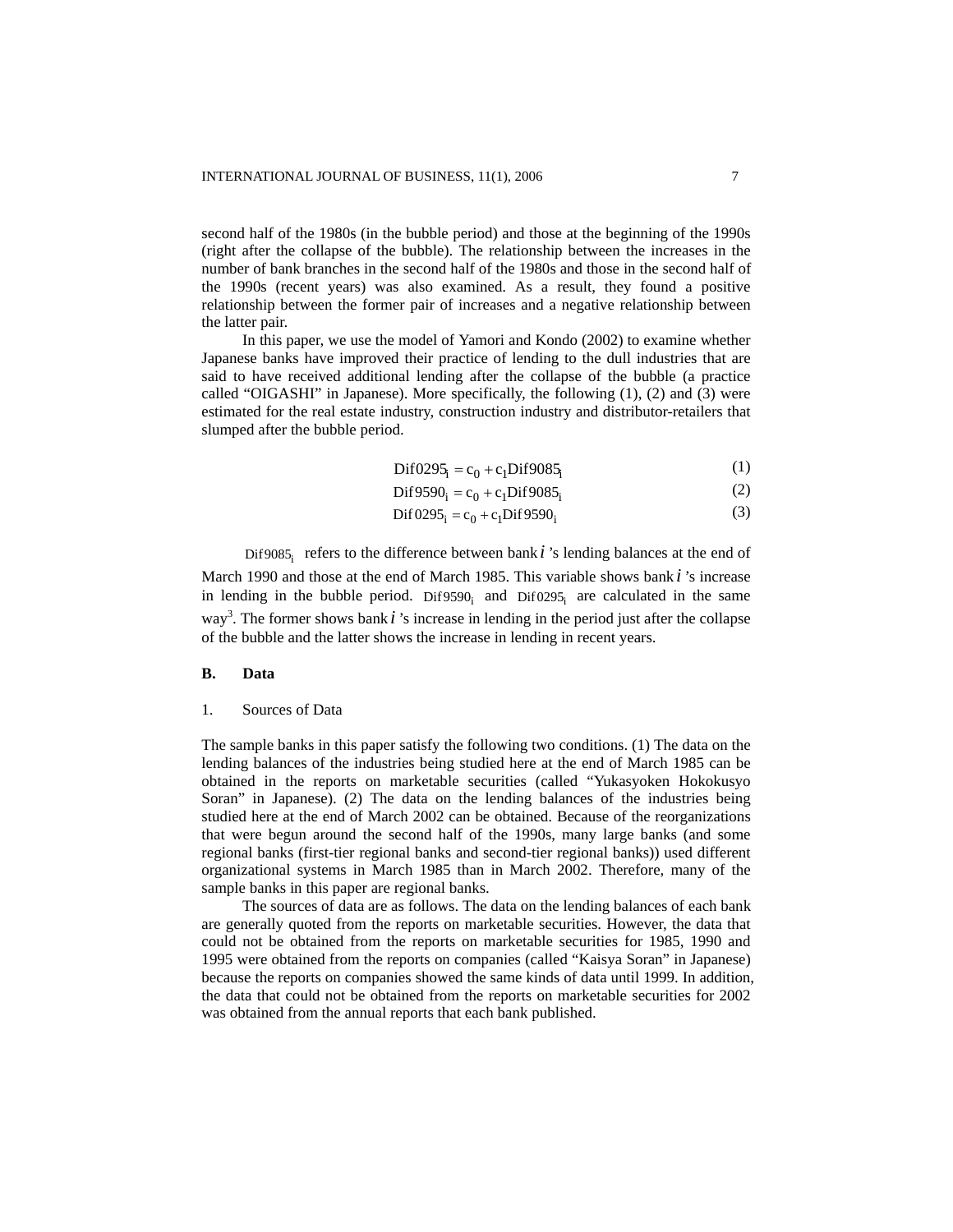## 2. Summary of the Data

Figure 1 shows the transitions of the sums of the lending balances to the real estate industry, the construction industry and to distributor-retailers in 1985, 1990, 1995 and 2002. For this paper, we calculated the sum for each sample bank. In addition, we show descriptive statistics in Table 1.



**Figure 1**  The lending balances by industry (Unit: trillion Yen)

From these, we can see that both the sums and means of the lending balances in all three industries rose from 1990 to 1995. That is to say, banks increased their lending balances to dull industries in the first half of the 1990s (just after the collapse of the bubble). But both the sums and means of the lending balances in all of these industries decreased from 1995 to 2002. In particular, the sums of the lending balances to the real estate industry and to distributor-retailers dropped almost to the level they had been in 1990. From this, it can be concluded that lending to dull industries as a whole became restrained in the second half of the 1990s. However, it is not clear what specific types of banks improved their lending behavior in recent years. In the next section we attempt to clarify this.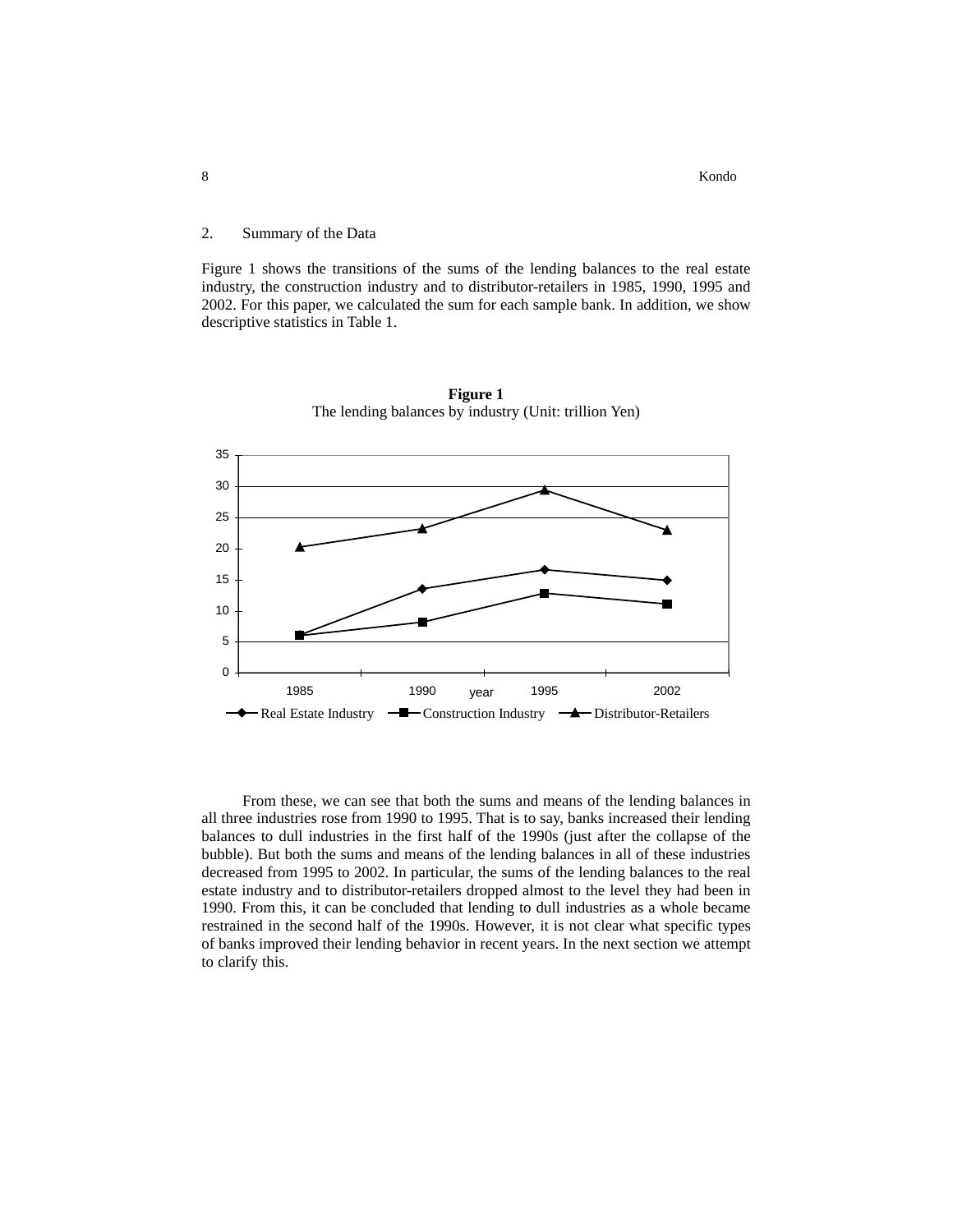| Real Estate Industry, Observations:71 |                                        |          |          |         |  |  |
|---------------------------------------|----------------------------------------|----------|----------|---------|--|--|
| Year                                  | Mean                                   | Std.Dev. | Maximum  | Minimum |  |  |
| 1985                                  | 85.910                                 | 149.761  | 1045.874 | 8.423   |  |  |
| 1990                                  | 190.455                                | 305.006  | 2212.487 | 22.997  |  |  |
| 1995                                  | 234.155                                | 334.145  | 2374.955 | 21.757  |  |  |
| 2002                                  | 209.728                                | 188.689  | 1143.764 | 35.269  |  |  |
|                                       | Construction Industry, Observations:71 |          |          |         |  |  |
| Year                                  | Mean                                   | Std.Dev. | Maximum  | Minimum |  |  |
| 1985                                  | 84.368                                 | 53.941   | 281.837  | 17.578  |  |  |
| 1990                                  | 114.845                                | 71.487   | 340.615  | 24.795  |  |  |
| 1995                                  | 180.861                                | 115.195  | 596.516  | 30.053  |  |  |
| 2002                                  | 156.221                                | 96.034   | 509.062  | 32.492  |  |  |
|                                       | Distributor-retailers, Observations:72 |          |          |         |  |  |
| Year                                  | Mean                                   | Std.Dev. | Maximum  | Minimum |  |  |
| 1985                                  | 281.015                                | 192.120  | 934.668  | 27.660  |  |  |
| 1990                                  | 322.035                                | 251.791  | 1465.808 | 37.637  |  |  |
| 1995                                  | 408.429                                | 291.366  | 1226.235 | 41.417  |  |  |
| 2002                                  | 318.918                                | 200.262  | 905.610  | 37.804  |  |  |

**Table 1** Descriptive statistics

Unit: billion Yen

## **III. EMPIRICAL RESULTS**

## **A. Basic Results**

We estimated equations (1), (2) and (3) in Section II-A for the real estate industry, the construction industry and distributor-retailers using all of the bank data that could be obtained. The estimated results are from Tables 2 to 4.

|            | Dif $0295$ ;    |              | Dif $9590$ :  |              | Dif $0295$ ; |
|------------|-----------------|--------------|---------------|--------------|--------------|
| Constant   | 83163.8         | Constant     | 23612.4       | Constant     | 5400.7       |
|            | $(4.559)$ ***   |              | $(3.355)$ *** |              | (0.170)      |
| Dif 9085;  | $-1.029$        | Dif $9085$ ; | 0.192         | Dif $9590_i$ | $-0.683$     |
|            | $(-11.237)$ *** |              | $(5.437)$ *** |              | $(-1.582)$   |
| Adj- $R^2$ | 0.642           | Adj- $R^2$   | 0.290         | Adj- $R^2$   | 0.021        |

**Table 2** Estimation results for the real estate industry, N=71

The numbers in parentheses are t-values. \*\*\* means significant at the 1% level, \*\* means significant at the 5% level and \* means significant at the 10% level. N equals the number of samples.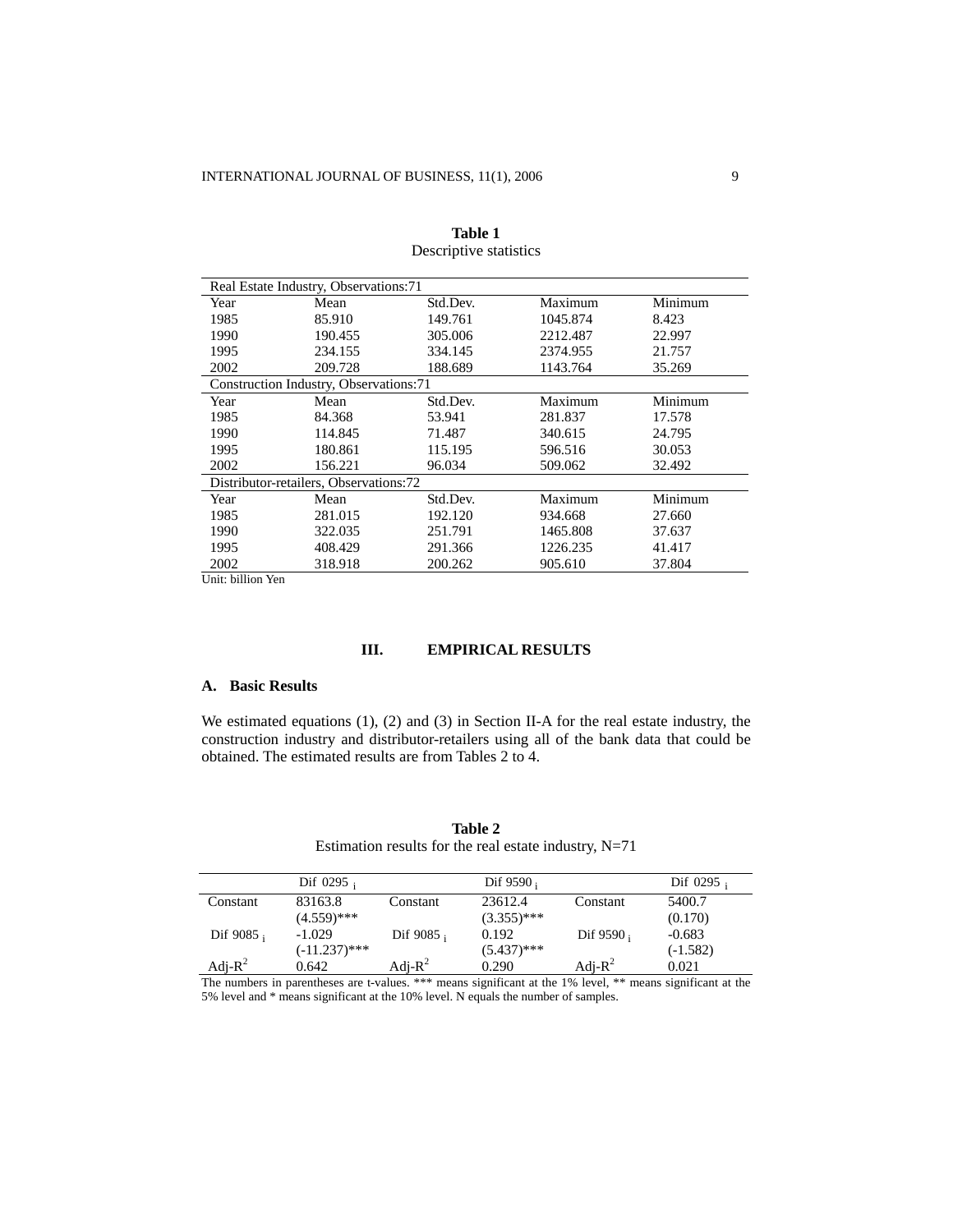|              | Dif $0295$ ;   |              | Dif $9590_i$  |              | Dif $0295$ ;  |
|--------------|----------------|--------------|---------------|--------------|---------------|
| Constant     | $-4875.1$      | Constant     | 34328.5       | Constant     | 4252.6        |
|              | (0.730)        |              | $(4.699)$ *** |              | (0.608)       |
| Dif $9085$ ; | $-0.649$       | Dif $9085$ ; | 1.040         | Dif $9590_i$ | $-0.438$      |
|              | $(-3.978)$ *** |              | $(5.827)$ *** |              | $(-5.16)$ *** |
| Adj- $R^2$   | 0.175          | Adj- $R^2$   | 0.320         | Adj- $R^2$   | 0.268         |

**Table 3** Estimation results for the construction industry, N=71

The numbers in parentheses are t-values. \*\*\* means significant at the 1% level, \*\* means significant at the 5% level and \* means significant at the 10% level. N equals the number of samples.

| Table 4                                            |  |
|----------------------------------------------------|--|
| Estimation results for distributor-retailers, N=72 |  |

|            | Dif $0295$ ;   |              | Dif $9590_i$  |              | Dif $0295$ ; |
|------------|----------------|--------------|---------------|--------------|--------------|
| Constant   | -43247.7       | Constant     | 82410.1       | Constant     | -45297.9     |
|            | $(-2.793)$ *** |              | $(9.250)$ *** |              | $(-1.479)$   |
| Dif 9085;  | $-1.128$       | Dif $9085_i$ | 0.097         | Dif $9590_i$ | $-0.512$     |
|            | $(-7.886)$ *** |              | (1.180)       |              | $(-1.855)^*$ |
| Adj- $R^2$ | 0.463          | Adj- $R^2$   | 0.006         | Adj- $R^2$   | 0.033        |

The numbers in parentheses are t-values. \*\*\* means significant at the 1% level, \*\* means significant at the 5% level and \* means significant at the 10% level. N equals the number of samples.

In the case of the real estate industry,  $\overline{D}$  if 9085 is in the second estimation (the estimation result of equation (2) in Section II-A) is positive and significant at the 1% level. This means that banks that had actively lent money to the real estate industry in the bubble period continued to finance that industry (which had fallen into a slump) immediately after the collapse of the bubble. In contrast,  $Dist\ 9085$  in the first estimation (the estimation result of equation (1) in Section II-A) is negative and significant at the 1% level. That is, the banks that lent the real estate industry huge money in the bubble period were more likely to improve their lending behavior in recent years<sup>4</sup>.

In the case of the construction industry, the first estimation and the second estimation show qualitatively the same results as for the real estate industry. In the third estimation, Dif 9590 $_i$  is also negative and significant at the 1% level.

In the case of distributor-retailers, the first estimation result is qualitatively the same as for the real estate industry and construction industry. In the second estimation, Dif  $9085<sub>i</sub>$  is insignificant but has a positive sign as in the cases of the real estate industry and the construction industry.

These results show that the additional lending to dull industries that was said to be done OIGASHI after the bubble period was actively continued just after the collapse of the bubble, but that behavior has been improved in recent years. These conclusions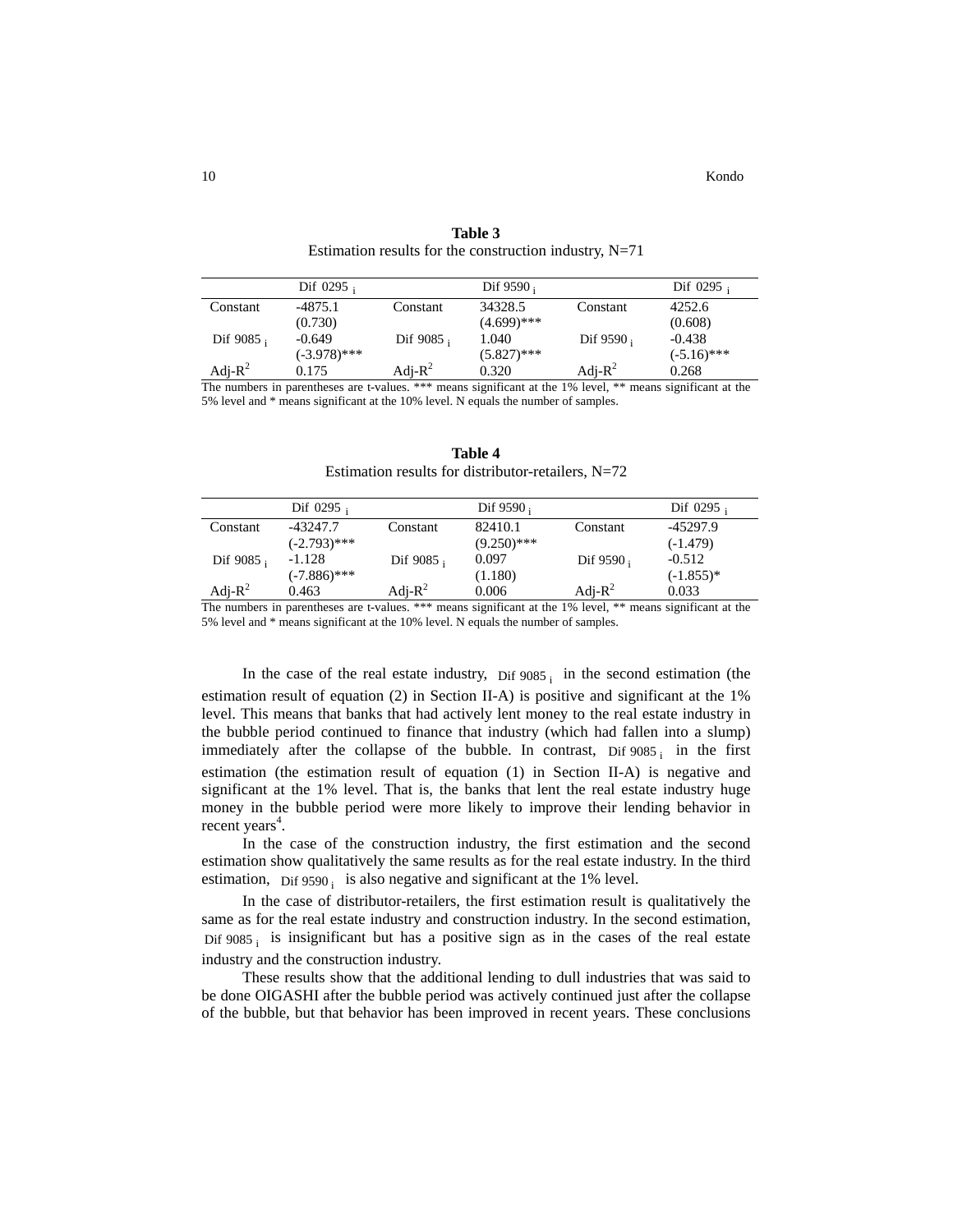are consistent with those of Yamori and Kondo (2002), who found that the branching behavior of Japanese banks just after the collapse of the bubble was largely the same as that of the bubble period (in other words, after the collapse of the bubble the banks did not appear to improve the behavior that was prevalent in the bubble period) but banks that were actively increasing their numbers of branches in the bubble period were likely to decrease them in more recent years. That is, we can conclude that Japanese banks' branching behavior and lending behavior to the three dull industries have just recently begun to improve.

#### **B. Robustness Analysis**

In this section, we confirm the robustness of the results from the former section, by using the dummy variables. The reason why this test is performed is to check whether we can get the same result as in the former section even when the qualitative variables are introduced.

We defined the dummy variables in the following manner. If (bank i's) Dif  $9085<sub>i</sub>$ is above the mean, Dum  $9085$ <sub>i</sub> =1; if Dif  $9085$ <sub>i</sub> equals the mean Dum  $9085$ <sub>i</sub> =0, if Dif 9085 i is below the mean Dum 9085  $i = -1$ . We used the variables Dum9590<sub>i</sub> and Dum0295 $_i$  in the same way. The estimation results are shown in Tables 5 to 7.

|            | Dum $0295$    |              | $Dum9590_i$   |              | Dum $0295$     |
|------------|---------------|--------------|---------------|--------------|----------------|
| Constant   | 0.532         | Constant     | $-0.145$      | Constant     | 0.535          |
|            | $(5.342)$ *** |              | $(-1.200)$    |              | $(6.025)$ ***  |
| Dum 9085;  | $-0.232$      | Dum $9085$ ; | 0.345         | Dum $9590_i$ | $-0.335$       |
|            | $(-2.332)$ ** |              | $(2.855)$ *** |              | $(-3.772)$ *** |
| Adj- $R^2$ | 0.060         | Adj- $R^2$   | 0.093         | Adj- $R^2$   | 0.159          |

**Table 5** Estimation results for the real estate industry,  $N=71$ 

The numbers in parentheses are t-values. \*\*\* means significant at the 1% level, \*\* means significant at the 5% level and \* means significant at the 10% level. N equals the number of samples.

## **Table 6** Estimation results for the construction industry, N=71

|              | Dum $0295i$    |            | Dum $9590_i$  |              | Dum $0295$     |
|--------------|----------------|------------|---------------|--------------|----------------|
| Constant     | 0.146          | Constant   | $-0.268$      | Constant     | 0.094          |
|              | (1.362)        |            | $(-2.577)$ ** |              | (0.831)        |
| Dum $9085$ ; | $-0.454$       | Dum 9085;  | 0.421         | Dum $9590_i$ | $-0.457$       |
|              | $(-4.231)$ *** |            | $(4.058)$ *** |              | $(-4.058)$ *** |
| Adj- $R^2$   | 0.194          | Adj- $R^2$ | 0.181         | Adj- $R^2$   | 0.181          |

The numbers in parentheses are t-values. \*\*\* means significant at the 1% level, \*\* means significant at the 5% level and \* means significant at the 10% level. N equals the number of samples.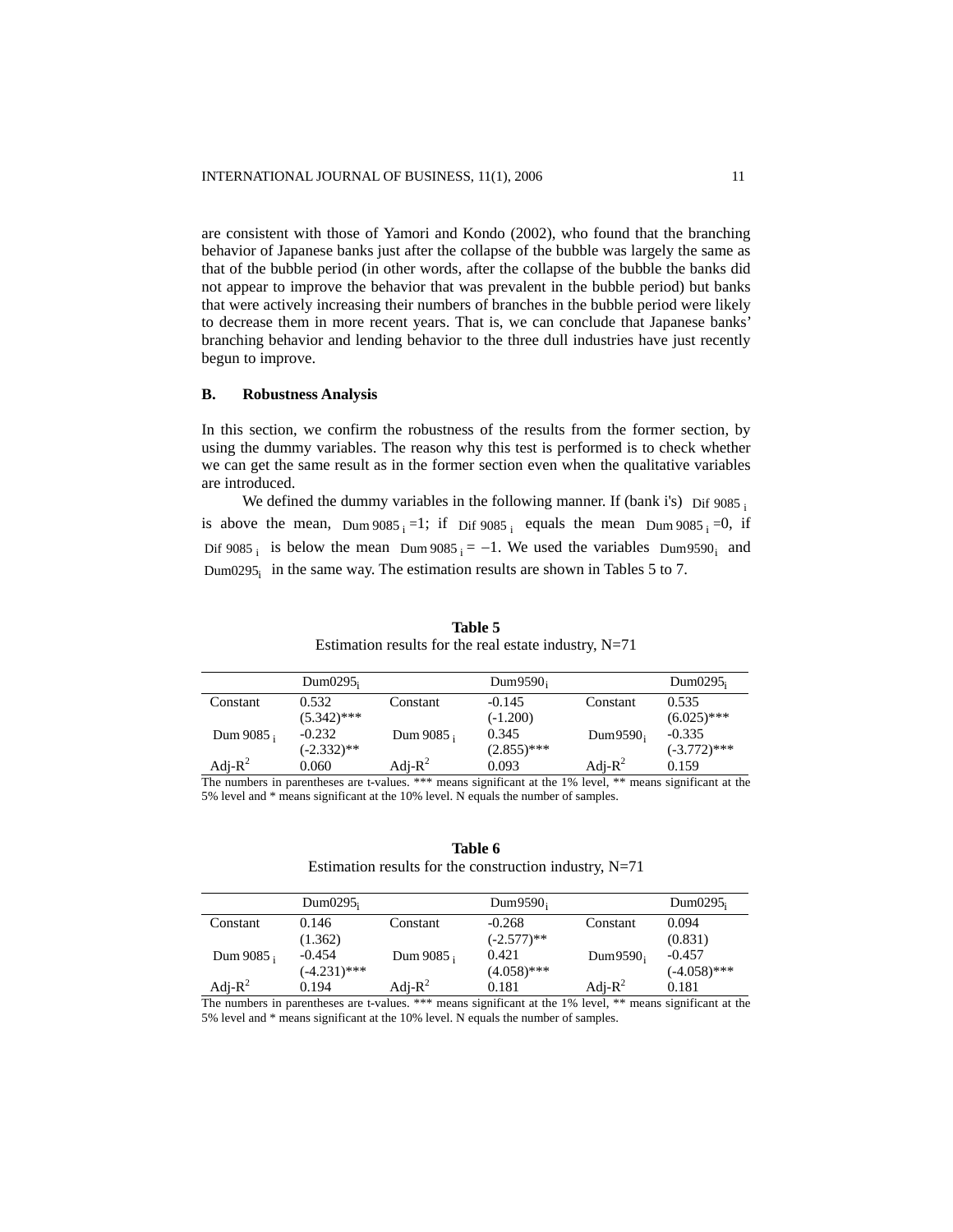|            | Dum $0295i$   |              | Dum9590 <sub>i</sub> |              | Dum $0295$     |
|------------|---------------|--------------|----------------------|--------------|----------------|
| Constant   | 0.233         | Constant     | $-0.213$             | Constant     | 0.190          |
|            | $(2.008)$ **  |              | $(-1.803)*$          |              | $(1.822)*$     |
| Dum 9085;  | $-0.277$      | Dum $9085$ ; | 0.256                | Dum $9590_i$ | $-0.470$       |
|            | $(-2.382)$ ** |              | $(2.171)$ **         |              | $(-4.509)$ *** |
| Adj- $R^2$ | 0.062         | Adi- $R^2$   | 0.050                | Adj- $R^2$   | 0.214          |

**Table 7** Estimation results for distributor-retailers, N=72

The numbers in parentheses are t-values. \*\*\* means significant at the 1% level, \*\* means significant at the 5% level and \* means significant at the 10% level. N equals the number of samples.

In these estimations, the results are qualitatively the same as the basic results in terms of both significance and the conditions of the signs, except that  $Dum9085<sub>i</sub>$  in the second estimation result for distributor-retailers is significant at the 5% level. These results confirm the robustness of the results in the previous section<sup>5</sup>.

#### **IV. CONCLUSIONS**

In this paper, we investigated whether Japanese banks have improved their management behaviors since the bubble period by focusing on their lending behavior to dull industries that were said to be lent additional money (i.e., OIGASHI) after the collapse of the bubble<sup>6</sup>. As a result, we found that banks which actively lent to the real estate industry, the construction industry and to distributor-retailers during the bubble period were likely to continue financing those industries aggressively soon after the collapse of the bubble. But it was also demonstrated that banks that actively lent to those industries in the bubble period began to improve their lending behavior in recent years. Yamori and Kondo (2002) also concluded that the same trend could be seen in the branching behavior of banks. Judging from these results, it is possible to say that Japanese banks had very negative attitudes to the reconstruction of their management in the period just after the collapse of the bubble. However, we can appreciate that they have tried to improve those negative behaviors in recent years.

It is important to note that the conclusions reached in this paper apply only to the sample banks studied. About 130 banks are members of the Japanese Bankers Association (if only main member banks are counted). However, we had to restrict our study to sample banks that satisfy the following two conditions: (1) The data on industrial lending balances at the end of March 1985 could be obtained from the reports on marketable securities and the reports on companies. (2) The organizational structures at the end of March 2002 were the same as those at the end of March 1985. These limitations must be noted as we interpret the estimated results in this paper.

As mentioned above, we appreciate that Japanese banks have recently begun to wrestle with the reconstruction of their management. The author does not think that these reforms are extensive enough. The fact that many unstable factors remain in the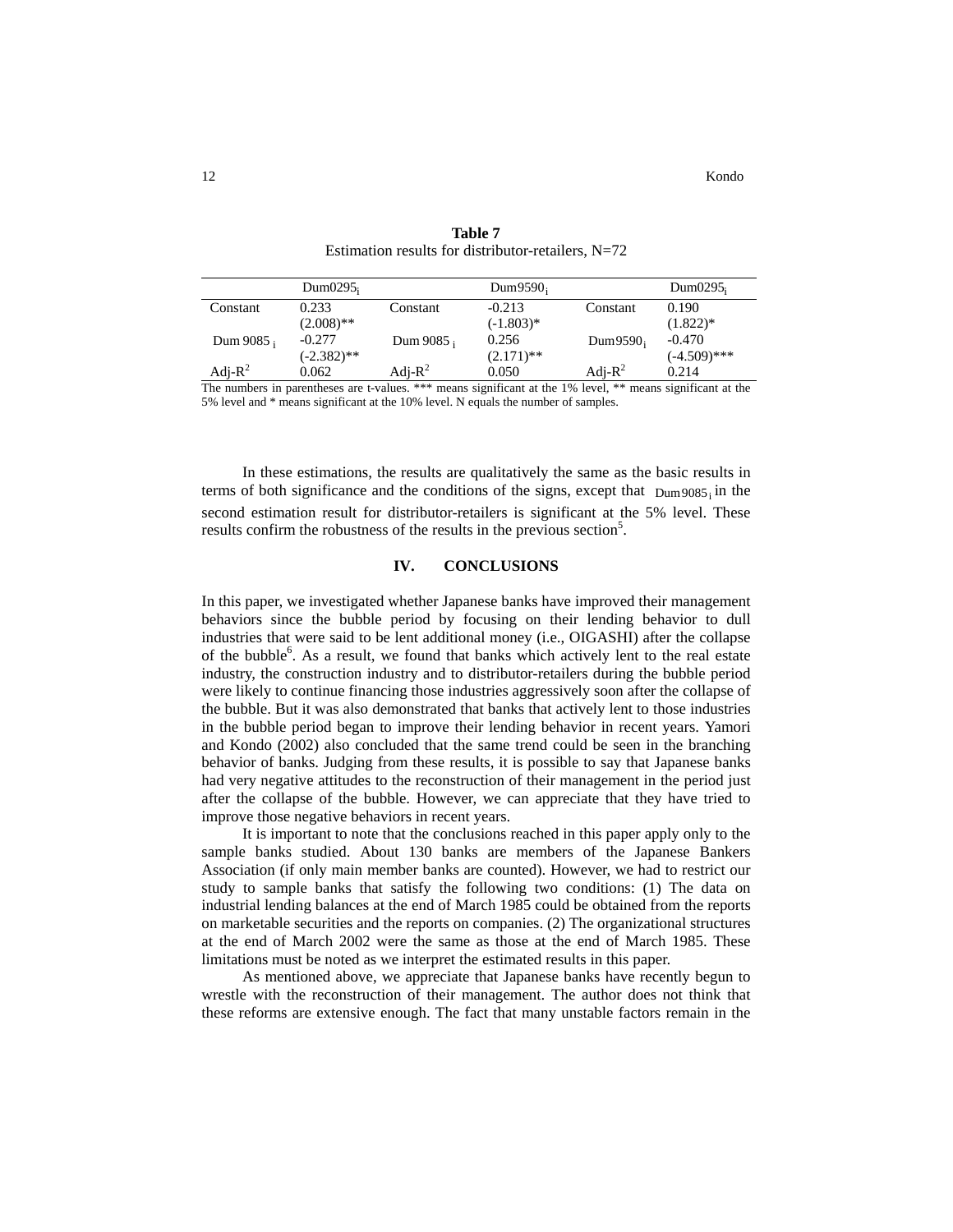Japanese banking system cannot be denied. Japanese banks therefore need to go ahead with further drastic management reforms and not be content with the present situation<sup>7</sup>.

#### **ENDNOTES**

- 1. The four mega banks include Tokyo Mitsubishi Bank, Mitsui Sumitomo Bank, UFJ Bank and Mizuho Bank.
- 2. Sasaki (2000), in an analysis using the data from 1990 to 1997, points out that there is a possibility that all the bank industries (i.e., city banks, long term credit banks, trust banks, first-tier regional banks, and second-tier regional banks) engaged in OIGASHI with respect to the construction industry. Sakuragawa(2002) states that there is a possibility that OIGASHI had been engaged in with respect to the real estate industry since 1992 as a result of an analysis using samples from large bank industries (i.e., city banks, long term credit banks, and trust banks). Berglöf and Roland(1997) prove that soft budget constraints can theoretically persist and even coexist with credit crunches.
- 3. In Dif 0295; 02 refers to 2002.
- 4. We estimated equation (1) and (3) in section II-A using  $\text{Dir} 0095$  instead of Dif 0295 $\frac{1}{1}$  (In other words, we used the data from 2000 rather than the data from 2002). The results are as follows.

Dif 0095  $i = -43378 + 0.278$  Dif 9085  $i$  (−1.223) (3 .127 ) Dif 0095  $i = -27745$  .3 + 0.356 Dif 9590 i  $(-0.790)$   $(2.481)$ 

Judging from these results, the banks that lent the real estate industry money aggressively in the bubble period  $(Dif 9085<sub>i</sub>)$  and right after the collapse of the bubble ( $\text{Diff9590}_i$ ) only began a few years ago to decrease the amounts that they lent to this industry.

Actually, Sugihara and Fueda (2002) estimated a banks' short-term lending functions by separating the sample period into two periods, namely from FY 1992 to FY 1997 and from FY 1998 to FY 2000. They revealed that the additional amounts that were lent in the latter period were lighter than those in the former. So their results also suggested the possibility that the lending behavior of banks to the real estate industry improved just recently, as demonstrated in the present paper.

In addition, Tsuru (2001) showed by panel data analysis, using the data from 1994 to 1998, that the capital ratio has negative effects on growth in loans to the real estate industry and positive effects on growth in loans to the manufacturing industry, and they concluded that soft budget constraints existed in loans to the real estate industry in this period. But by doing the cross-sectional analysis from 1995 to 1998, they found that the negative effects of the capital ratio are getting smaller, and they concluded that soft budget constraints are becoming weaker due to the regulatory and supervisory reforms in the banking system, etc. This result also suggests the possibility that the lending behavior of banks to the real estate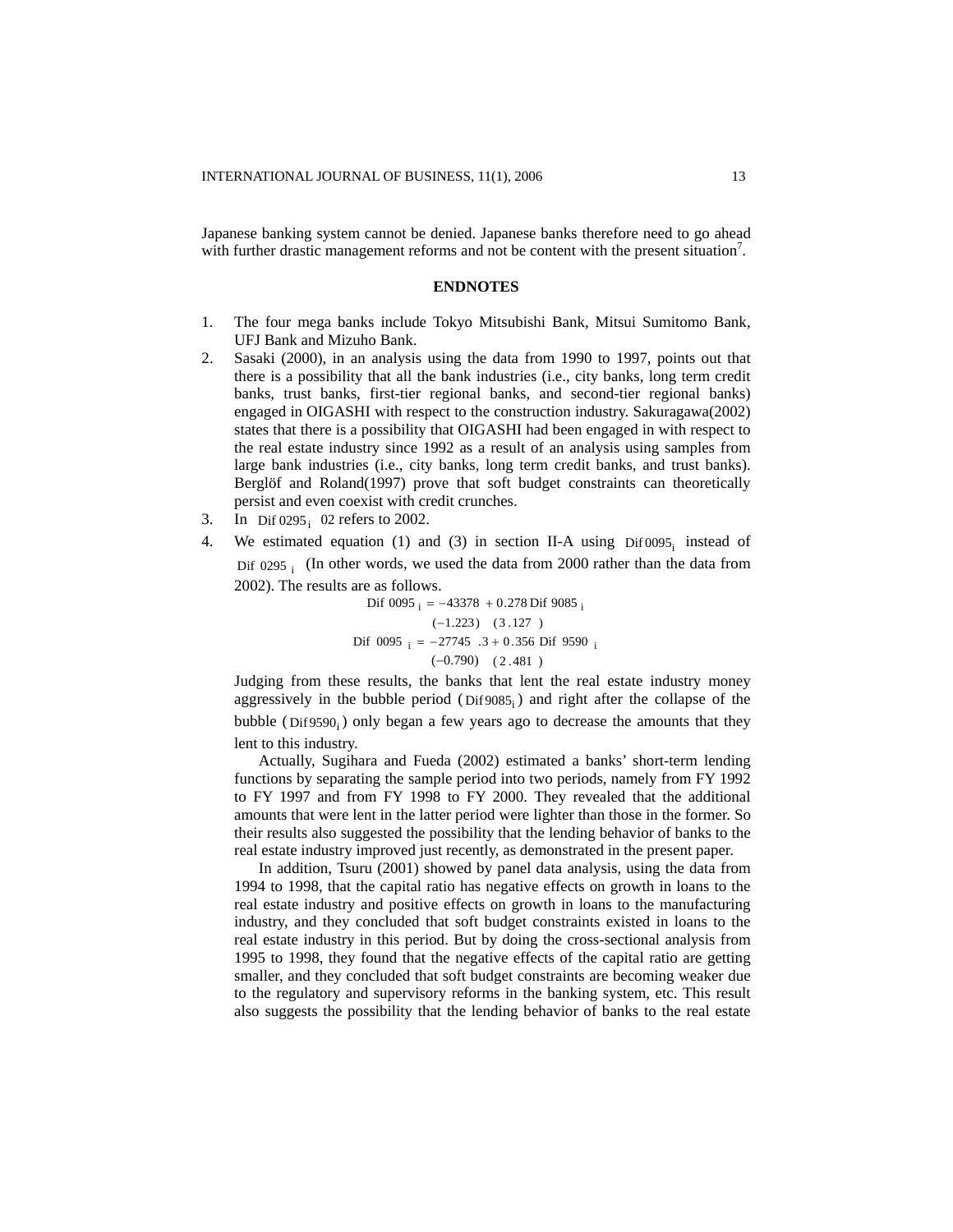industry improved in recent years.

- 5. The differences in the lending balances (= Dif ) of large banks are too large. So to confirm whether the basic results are unduly affected by these values, we also estimate equations  $(1)$ ,  $(2)$  and  $(3)$  in Section II-A excluding the data from large banks. These results are also qualitatively the same as those in the previous section.
- 6. In addition to OIGASHI, credit crunches for small and medium-sized enterprises caused by the existence of bad loans were also serious problems in Japan. The disposal of bad loans has occurred in recent years in Japan (especially in four mega banks). However, to control the amounts of bad loans and brisk up the lending to small and medium-sized enterprises in the future, Japanese banks have to select high credit rating borrowers and lend to them. Strengthening the credit scoring system is considered to be one way to achieve this goal. Frame et al. (2001) investigated the effects of the credit scoring system in the United States and found that credit scoring increases the portfolio share of small-business loans.
- 7. The Japanese government has actively deregulated financial markets in recent years. The results of this strategy will be interesting to watch, as Krol and Svorny (1996) and Carow and Herson (1998) have concluded that deregulation has positive effects on the stock prices of bank holding companies and regional economies. The case of the United States might be worth watching as the Japanese government moves forward with reforms in the financial markets.

#### **REFERENCES**

- Berglöf, E., and G. Roland, 1997, "Soft budget constraint and credit crunches in financial transition," *European Economic Review*, No.41, pp. 807-817.
- Carow, K.A., and R.A. Herson, 1998, "The Interstate Banking and Branching Efficiency Act of 1994: A Wealth Event for Acquisition Target," *Journal of Banking and Finance*, Vol.22, pp. 175-196.
- Frame,W.S., A. Srinivasan, and L. Woosley, 2001, "The Effect of Credit Scoring on Small-Business Lending," *Journal of Money, Credit, and Banking*, pp.813-825.
- Kang, Jun-Koo, and R.M. Stults, 2000, "Do Banking Shocks affect Borrowing Firm Performance? An analysis of Japanese Experience," *Journal of Business*, Vol.73, pp. 1-23.
- Krol, R., and S. Svorny, 1996, "The Effect of the Bank Regulatory Environment on State Economic Activity,"*Regional Science and Urban Economies*, Vol.26, pp. 531-541.
- Sakuragawa, M., 2002, *Economical Analysis of Financial Crises*, Tokyo University Press.(in Japanese)
- Sasaki, Y., 2000, "The Regulation of Capital-asset Rates and the Effect of Bad Loans on Bank Lending," in Uzawa, H., and M. Hanazaki(eds.), *Economics of Financial Systems*, Tokyo University Press.(in Japanese)
- Sugihara, S. and I. Fueda, 2002, "Bad Loans and Additional Lending to Less Profitable Industries in Japan," *JCER Economic Journal*, No.44.(in Japanese)
- Tsuru, K., 2001, "The Choice of Lending Patterns by Japanese Banks during the 1980s